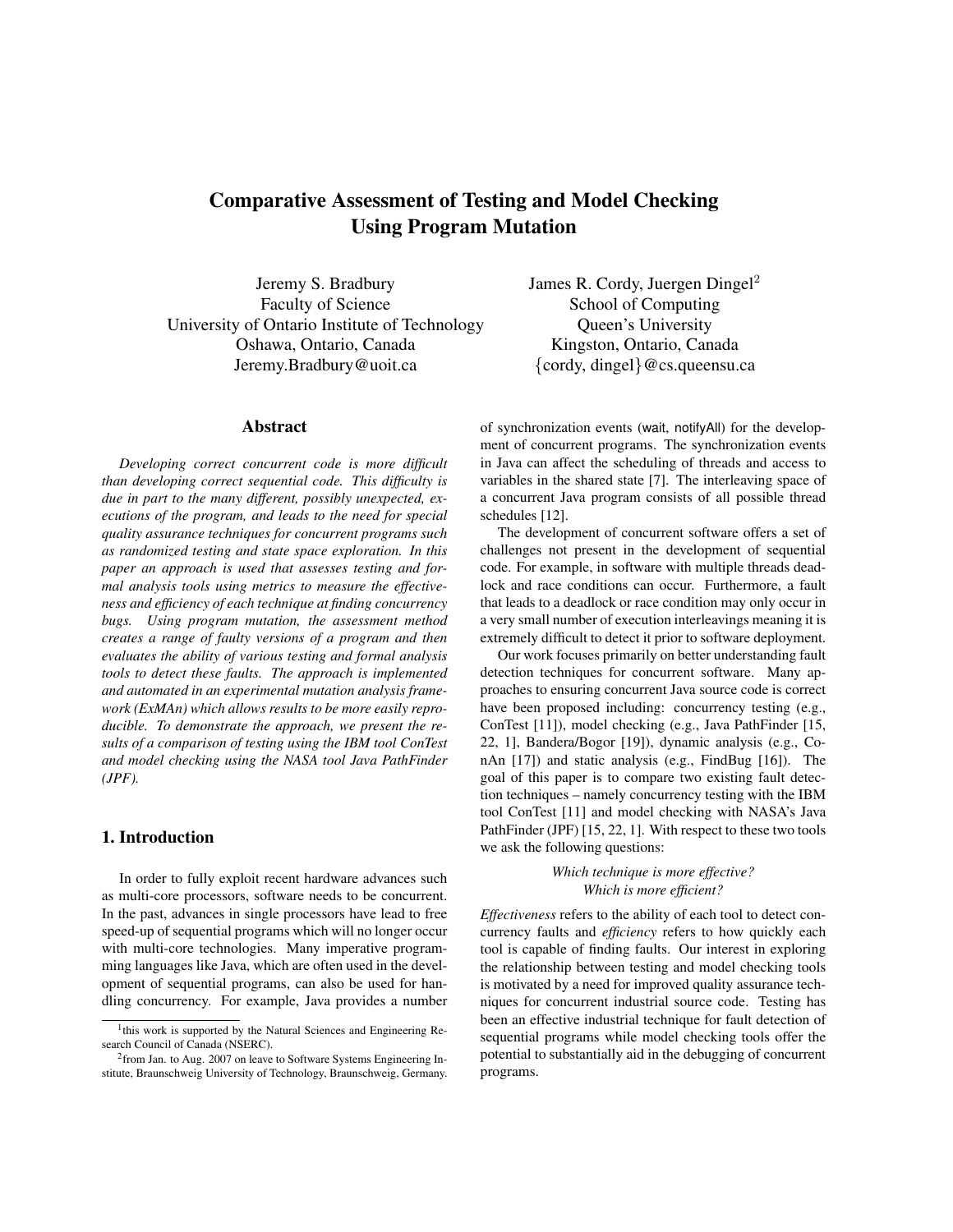

**Figure 1. Experimental mutation analysis using the** *ExMAn* **framework and the** *ConMAn* **operators**

We conducted a controlled experiment to compare Con-Test and JPF. Our research approach for comparing testing and model checking is a generalization of mutation testing. Program mutation is traditionally used to evaluate the effectiveness of test suites. It provides a comparative technique for assessing and improving multiple test suites. A number of empirical studies (e.g., [2, 8]) have relied on using mutants as a proxy for real faults during the experimental process. The use of program mutation as a proxy has been well researched. Jeff Offutt studied the coupling effect of simple mutant faults with more complicated faults [18]. Andrews, Briand and Labiche have studied the relationship between mutant faults and real faults with respect to sequential source code [2]. The previous studies on mutation testing establish a firm basis for the use of mutation in empirical research.

Although mutation as a comparative technique has been used primarily within the testing community, it does have application in the broader area of fault detection techniques. Our work is based on the idea that mutation can be used to assess testing, model checking, static analysis and dynamic analysis. In previous work we have detailed our Experimental Mutation Analysis (*ExMAn*) framework which implements our research approach [3]. We have also defined a set of Concurrency Mutation Analysis (*ConMAn*) operators to support program mutation with concurrent Java [4]. We use *ExMAn* in combination with *ConMAn* to automate the research methods used in our controlled experiment (see Figure 1).

In Section 2 we overview concurrency testing with Con-Test and model checking with JPF. We outline our experimental goals in Section 3, our experimental setup in Section 4 and our experimental procedure in Section 5. Our experimental results and outcomes are given in Section 6 and threats to validity are discussed in Section 7. Finally,



**Figure 2. Testing with ConTest [11]**

we review related work and present our conclusions in Sections 8 and 9.

## 2 Background

A variety of quality assurance techniques are used to detect faults in concurrent programs. We begin with a brief background on two of these techniques – testing and model checking.

## **2.1. Testing**

Conventional testing of sequential programs usually involves developing a set of test cases that provide a certain kind of code coverage (e.g., path coverage). These tests are executed on the code to detect possible faults and failures. If a fault is detected in sequential code for a given test case then we can rerun the test case to demonstrate the fault and reuse the test case on a new version of the software to ensure that the fault no longer occurs.

Due to the non-determinism of the execution of concurrent source code and the high number of possible interleavings, concurrency testing can not rely on coverage metrics alone to guarantee the quality of the source code. In addition to ensuring that all code is covered we must also provide some probabilistic confidence that faults that manifest themselves in only a few of the interleavings are found. For example, since a race condition or deadlock may only occur in a small subset of the possible interleaving space, the more interleavings we test the higher our confidence that the fault that causes the race condition or deadlock will be found [21].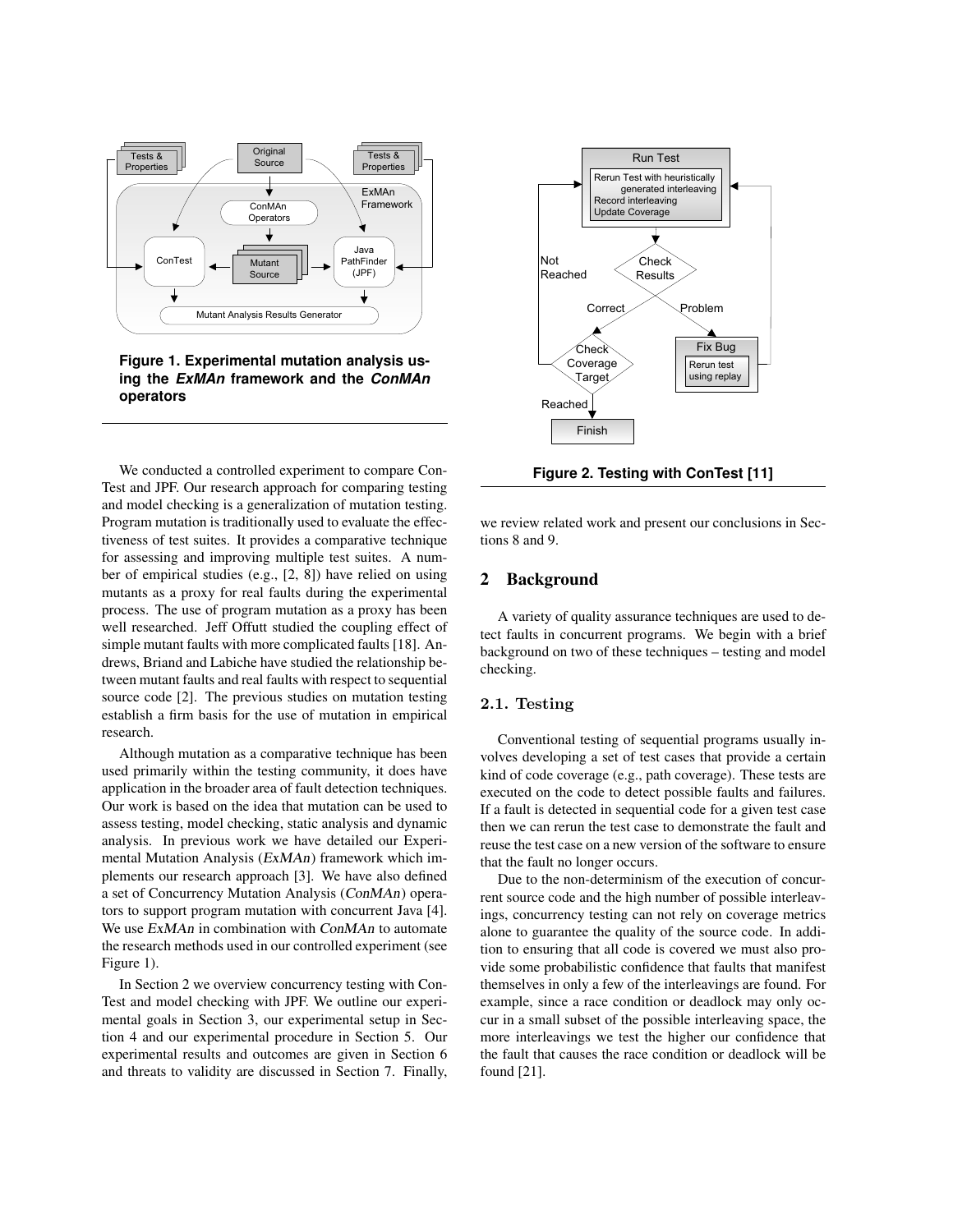

**Figure 3. Model Checking with Java PathFinder [1]**

Although conventional testing can find faults in concurrent source code it may not be capable of finding all faults. ConTest is an IBM concurrency testing tool developed specifically to enhance the ability of testing to find more faults by exploring the interleaving space of the program [11]. ConTest works with concurrent Java and uses a randomized scheduler and heuristics to increase the confidence that interleavings with a high-risk of faults are explored (see Figure 2). Randomized scheduling is obtained by automatically and systematically inserting delays into Java bytecode. For example, one way to delay the execution of a thread is to cause it to sleep for a random amount of time.

#### **2.2. Model Checking**

Software model checking is a formal methods approach that typically involves developing a finite state model of a software system and specifying a set of assertions or temporal logic properties that the software system should satisfy. The model checker determines if the model of the software system satisfies the specified properties by conducting an exhaustive state space search. The exhaustive search means that all possible interleavings of the model of a concurrent system are examined and thus provides a high leave of confidence regarding the quality of the software. Although model checking can provide more confidence then testing it typically requires a long time to search the state space.

Traditionally model checkers are used to prove correctness, however model checkers also provide benefits as debuggers. A shift in the focus of techniques like model checking from proofs of correctness to debugging and testing has been advocated by a number of researchers including Rushby [20]. The ability of today's state-of-the-art software model checkers to directly analyze source code and the increase in size of systems that can be analyzed has helped them become a viable option for software debugging. For example, in most model checkers a counter-example is produced if the verification of a property fails. When a counterexample is produced it can be used to locate the error in source code.

Several software model checkers support the analysis of concurrent Java including JPF and the Bandera/Bogor tool set, developed at Kanas State University. In this paper we have chosen to use JPF for our experiment however in the future we also plan to conduct further experiments with Bandera/Bogor.

JPF (see Figure 3) is an example of an explicit state model checker. It uses Java bytecode as an input language and thus eliminates the semantic gap between source and model artifacts. It also uses a special virtual machine to manage the program state. JPF is fairly flexible and can use different algorithms to search the state space. Search algorithms supported by JPF include a depth first search, breadth first search, heuristic searches, and a random search. JPF is also flexible in terms of the kind of properties detected. By default it detects deadlocks and exception violations but the user can also create custom properties such as race condition detection. Upon detecting a property violation JPF will provide both the property that was violated and the error path as output to the user.

## 3. Experimental Definition

The goal of our controlled experiment is to statistically evaluate ConTest and JPF for concurrent Java using measurements to determine both the effectiveness the efficiency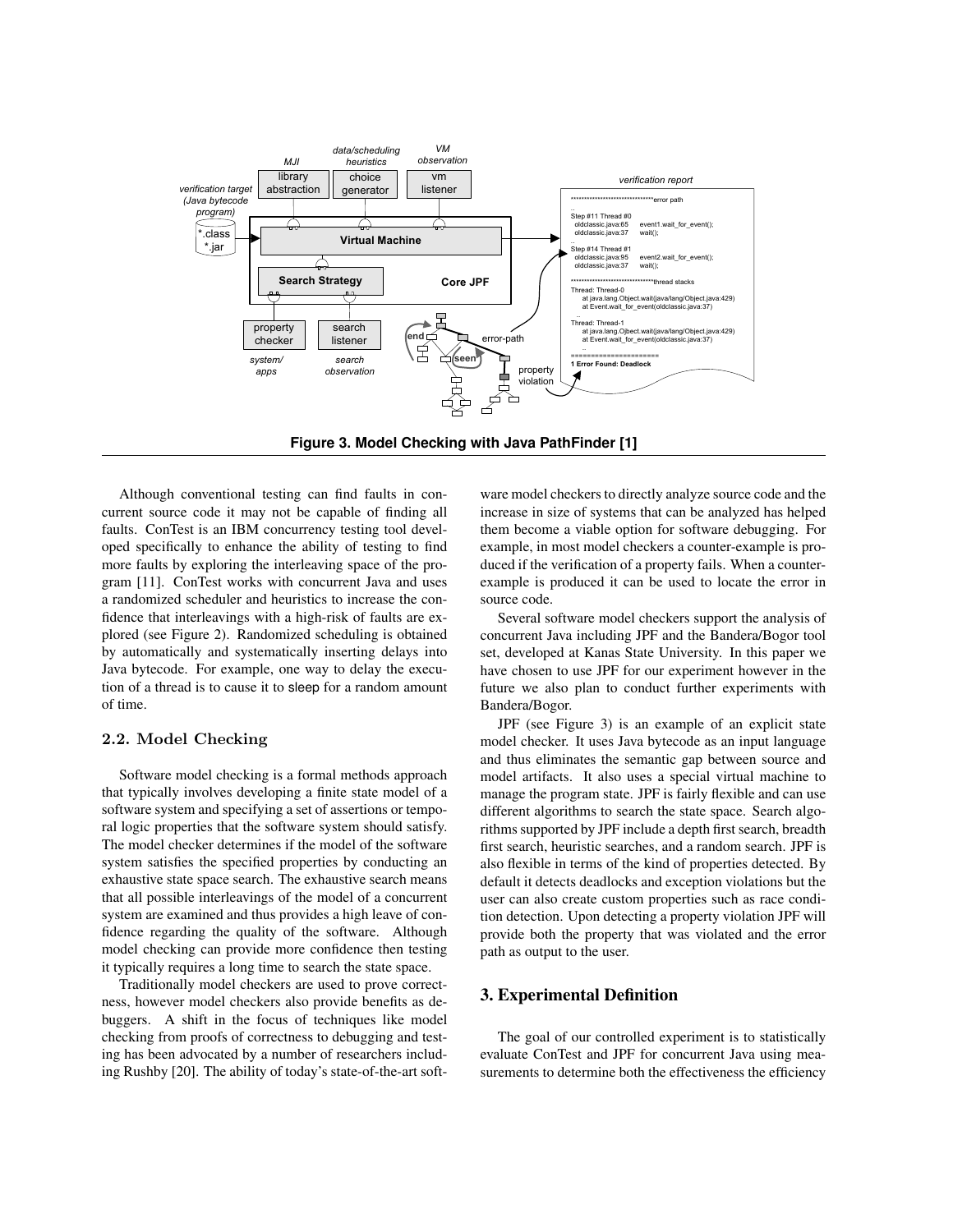of each tool at finding faults.

In terms of effectiveness, there are two outcomes that are most likely. One, ConTest and JPF are *complementary*. For example, it may be the case that JPF can find bugs that Con-Test can not find and vice versa. Two, ConTest and JPF are *alternatives*. For example, it may be the case that both tools are equally likely to find most of the faults in a concurrent program. In this situation the use of both techniques in combination would provide very little, if any, benefit over either approach in isolation.

In terms of efficiency, there are three possible outcomes that are most likely. One, it might be the case that overall ConTest or JPF is *more efficient*. Two, a *mixed result* is possible where in certain cases ConTest is more efficient and in other cases JPF is more efficient. Three, it may be the case that there is *no statistical difference* between the efficiency of ConTest and JPF.

In order to determine the actual outcome of our controlled experiment we collected 3 measurements: mutant score, ease to kill a kind of mutant and cost to kill a mutant.

To evaluate the effectiveness of ConTest and JPF at detecting (killing) faults we use the mutant score. The mutant score provides a good comparative measurement to quantify the ability of different fault detection techniques at finding mutant faults.

mutant score of *t* = *the percentage of mutants detected (killed) by a technique* t *(e.g., ConTest, JPF)*

To evaluate the effectiveness of ConTest and JPF at detecting a particular kind of fault we measure the ease to kill a kind of mutant. The ease to kill a mutant is a measurement used by Andrews et al. [2]. We use ease to kill to help identify any relationships regarding the kinds of faults that are found by a given tool.

ease to kill a kind of mutant by *t* = *the percentage of mutants of a given kind that are detected (killed) by a technique* t *.*

To evaluate the efficiency of ConTest and JPF at detecting faults we measure the cost to kill a mutant. We record both the real time and the CPU time required to detect faults and can compare tools based on either time.

```
cost to kill a mutant by t = the total time to detect
(kill) the mutant by a technique t
```
## 4. Experimental Setup

In this section we define the setup of our experiment. The setup involves selecting the approaches under comparison, the example programs used in the experiment, the mutation operators used to generate faults, the quality artifacts used by the approaches under comparison and the experimental environment. As we describe the selection of each part of the experimental setup we will justify our choices by answering important questions that may affect the validity of the experiment.

## **4.1. Selection of Approaches for Comparison**

We have already outlined testing with ConTest in Section 2.1 and model checking with JPF in Section 2.2. Recall that JPF can be customized with different search algorithms which explore the program state space in different ways. We have chosen to use JPF with a depth-first search and non-random scheduling that will exhaustively explore the entire state space of the abstracted program. We have selected this configuration for JPF because it is the default configuration.

*Are the approaches or tools applied to the same kinds of applications?* Both ConTest and Java PathFinder are intended to be used with concurrent Java applications indicating that they are appropriate tools for comparison.

*Do the approaches or tools have similar goals?* Both ConTest and JPF can be used for the detection of faults in concurrent applications. However, one difference in terms of the goals of each tool is that ConTest is not intended to automatically detect deadlock faults while Java PathFinder is intended to find deadlocks in addition to other kinds of faults. To allow our testing approach to find deadlock we combine ConTest with the Java Virtual Machine's (JVM) Ctrl-Break handler. The Ctrl-Break handler provides a thread dump of a running program and performs deadlock analysis on the program reporting any deadlocks detected. The combined use of ConTest and the Ctrl-Break handler ensures that both testing and model checking are capable of detecting the same kinds of faults.

## **4.2. Selection of Example Programs**

We selected 4 example programs from the IBM Concurrency Benchmark [13] for our experiment:

- *TicketsOrderSim:* A simulation program in which agents sell airline tickets.
- *LinkedList:* A program that has two threads adding elements to a shared linked list.
- *BufWriter:* A simulation program that contains a number of threads that write to a buffer and one thread that reads from the buffer.
- *AccountProgram:* A banking simulation program where threads are responsible for managing accounts.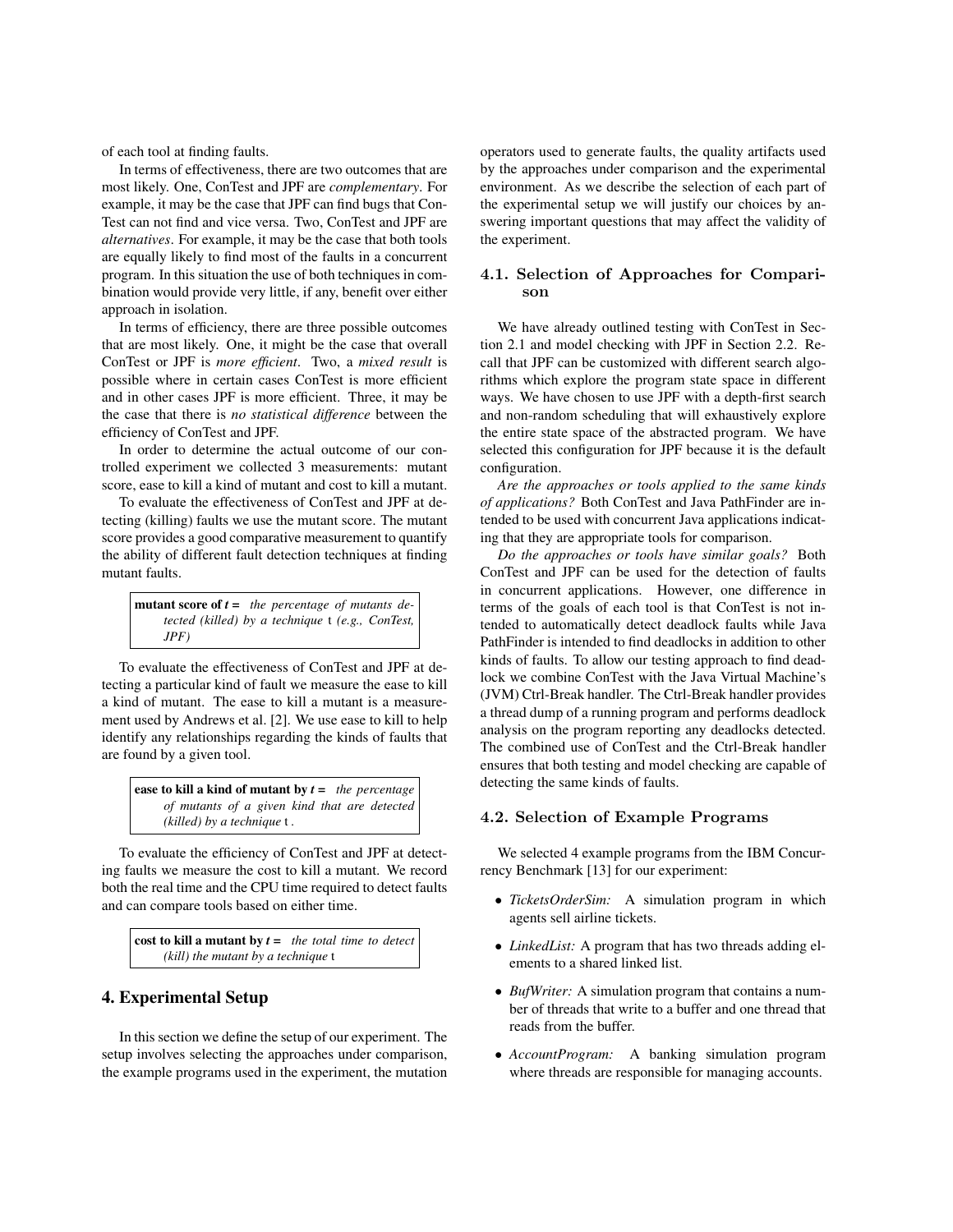| <b>Example Program</b> | loc | classes | methods | stmts | svnch  | svnch        | svnch       | svnch    | critical | critical     |
|------------------------|-----|---------|---------|-------|--------|--------------|-------------|----------|----------|--------------|
|                        |     |         |         |       | blocks | block        | mthds       | mthd     | regions  | region       |
|                        |     |         |         |       |        | stmts        |             | stmts    |          | stmts        |
| TicketsOrderSim        | 75  |         |         | 21    |        | $6(28.6\%)$  | $0(0\%)$    | $0(0\%)$ |          | $6(28.6\%)$  |
| LinkedList             | 303 |         | 22      | 70    |        | $4(5.7\%)$   | $0(0\%)$    | $0(0\%)$ |          | $4(5.7\%)$   |
| <b>BufWriter</b>       | 213 |         |         | 55    |        | $20(36.4\%)$ | $0(0\%)$    | $0(0\%)$ |          | $20(36.4\%)$ |
| <b>AccountProgram</b>  | 145 |         |         | 40    |        | $3(7.5\%)$   | $3(42.9\%)$ | 5(12.5%) |          | $8(20\%)$    |

**Table 1. Metrics for the example programs used in our experiment**

*Are the example programs representative of the kinds of programs each approach is intended for?* Selecting our example programs from an existing benchmark was our best opportunity to find examples that are representative of concurrent Java applications. However, it is important to note that the programs in the benchmark use synchronized blocks and methods to protect access to shared data (see Table 1) and none of the programs use the new J2SE 5.0 concurrency mechanisms. We had difficulty finding example programs that used these mechanisms and plan to conduct further experiments in the future once these mechanisms become more widely used. Another reason for not including the new concurrency mechanisms is that they are not fully supported in ConTest. Therefore, our example programs are not representative of all concurrent Java programs written with J2SE 5.0 mechanisms like semaphores, built-in thread pools and atomic variables.

*Are the example programs developed by an independent source?* The example programs in the IBM Benchmark were all developed by independent sources however we did have to make modifications to the programs in order to facilitate their use in our experiment. Modifications were required because all of the programs in the benchmark had existing faults and our mutation-based setup requires *correct* original programs to compare with mutants. Therefore we modified each of the programs by hand to fix existing faults. In fixing the faults we were careful to use the same synchronization techniques used in other parts of the program. In order to assure that the modified programs were *correct* we defined *correctness* as any program that can be executed for a fixed amount of time in ConTest without uncovering a fault and can be model checked in JPF for a fixed amount of time without uncovering a fault.

#### **4.3. Selection of Mutation Operators**

In our experiment we decided to use a subset of the *Con-MAn* operators (see Table 2) that mutate the Java concurrency mechanisms prior to J2SE 5.0. For examples of the *ConMan* operators see [4].

*Are the mutation operators modifying parts of the source code analyzed or tested by the approaches under comparison?* The operators are ideal for this comparison because

| Name        | <b>Description</b>                                      |
|-------------|---------------------------------------------------------|
| <b>MXT</b>  | Modify Method-X Time (wait(), sleep() and join()        |
|             | method calls)                                           |
| <b>MSP</b>  | Modify Synchronized Block Parameter                     |
| RTXC        | Remove Thread Method-X Call (wait(), sleep(),           |
|             | join(), yield(), notify() and notfiyAll() method calls) |
| <b>RNA</b>  | Replace notfiyAll() with notify()                       |
| <b>RJS</b>  | Replace join() with sleep()                             |
| <b>ASTK</b> | Add static keyword to method                            |
| <b>RSTK</b> | Remove static keyword from method                       |
| ASK         | Add synchronized keyword to method that contains        |
|             | a synchronized block                                    |
| <b>RSK</b>  | Remove synchronized keyword from method                 |
| <b>RSB</b>  | Remove synchronzied block                               |
| <b>RVK</b>  | Remove volatile keyword                                 |
| <b>SHCR</b> | Shift critical region (up and down)                     |
| <b>SKCR</b> | Shrink critical region                                  |
| <b>EXCR</b> | Expand critical region                                  |
| <b>SPCR</b> | Split critical region                                   |

**Table 2. A subset of the** *ConMAn* **operators [4] used in our experiment**

they modify the concurrency parts of the source code tested by ConTest and analyzed by JPF.

*Are the mutants generated by the mutant operators detectable using the approaches?* The operators are also ideal because they generate mutants that ConTest and JPF are capable of detecting. Our only concern regarding the capability of ConTest and JPF to detect the mutant faults was the ability of ConTest to detect mutants that may cause deadlock. We have alleviated this concern by using ConTest with the JVM's Ctrl-Break handler as described in Section 4.1.

#### **4.4. Selection of Quality Artifacts**

In our experiment we use test inputs and assertions. In most cases the programs have preexisting test inputs in the form of a driver class and each have one embedded property regarding the correctness of the program upon termination.

*Are the artifacts of any approach more mature or advanced? Do the artifacts of one approach provide an advantage over the artifacts of another approach?* In order to ensure that testing with ConTest or model checking with JPF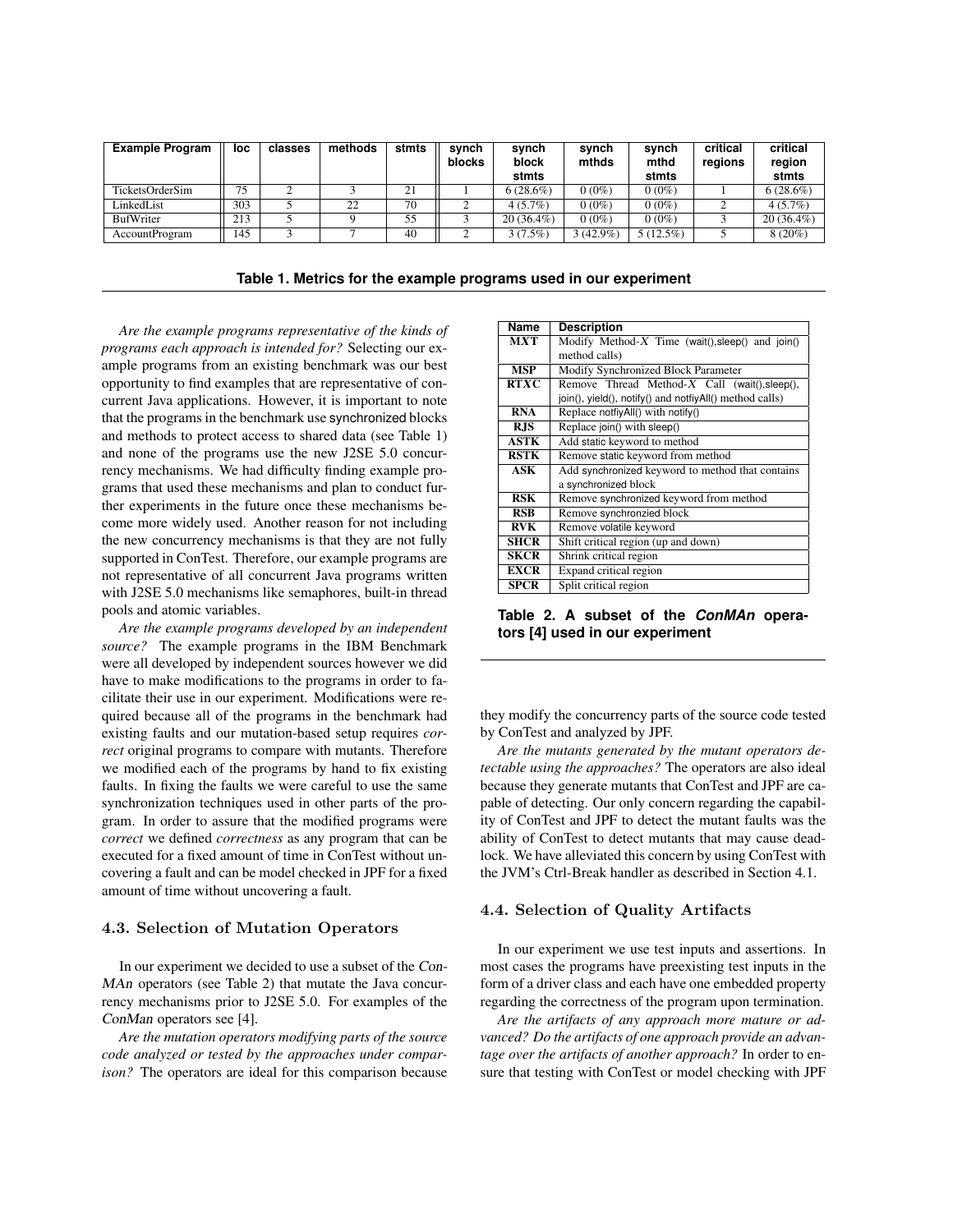does not use more mature quality artifacts we have decided to use the same artifacts for both techniques. Specifically, we use fixed test inputs and built-in assertions when testing and model checking. On the one hand, ConTest can detect assertion violations at run-time in addition to using test inputs. On the other hand, JPF can search the state space of a program for assertion violations with respect to specific test inputs.

## **4.5. Selection of Experimental Environment**

The environment used for the experiment was a single user, single processor machine (Pentium 4 3GHz) with 3 GB of memory running the ubuntu Linux operating system.

*Are there any factors in the experimental environment that can give one approach an advantage? Are there any other factors that could affect the results of the experiment in general?* We chose a system with a single processor to eliminate an unfair environmental factor. The version of JPF used in our experiments does not include a multithreaded state space search while testing with ConTest can take advantage of multiple processors. Therefore, conducting the experiment in a multi-processor environment would provide ConTest with an unfair advantage in terms of efficiency. In the future we would like to compare ConTest with a version of JPF that uses a parallel randomized state-space search [9].

We chose a single user machine because we will use real time instead of CPU time as the primary measure of efficiency. We use real time because ConTest utilizes random delays (e.g., sleep()) which are not captured when measuring only CPU time. In a multi-user environment we can not control the effect of other user processes on the analysis times of ConTest and JPF.

## 5 Experimental Procedure

Our procedure for comparing the fault detection capabilities of ConTest and JPF involved three main steps, which are repeated for each example program:

- 1. *Mutant generation:* A subset of the *ConMAn* mutation operators for concurrent Java are applied to an example program to generate mutants. Each mutant is the example program with one syntactic change. Table 3 provides details on the number mutant generated for our example programs.
- 2. *Analysis:* The analysis step is conducted for both Con-Test and JPF. We will now describe the analysis with reference to examples of using ConTest. First, we analyze the example program to determine the expected observable output. The expected output could include any output generated by the program or the analysis

| <b>ConMAn</b> | Tickets-        | Linked-        | Buf-           | <b>Account-</b> |  |
|---------------|-----------------|----------------|----------------|-----------------|--|
| Op            | <b>OrderSim</b> | List           | Writer         | Program         |  |
| MXT           | 0               | 0              | 0              |                 |  |
| <b>MSP</b>    | $\theta$        | 0              | 3              |                 |  |
| <b>RTXC</b>   | $\Omega$        | $\Omega$       | $\overline{2}$ |                 |  |
| <b>RNA</b>    | 0               | 0              | $\Omega$       |                 |  |
| <b>RJS</b>    | $\theta$        | 0              |                | 0               |  |
| <b>ASTK</b>   | $\overline{0}$  | $\Omega$       | $\theta$       | $\Omega$        |  |
| <b>RSTK</b>   | 0               | 0              | $\theta$       |                 |  |
| ASK           | 0               | 0              | 3              |                 |  |
| <b>RSK</b>    | O               | 0              | $\theta$       | 3               |  |
| <b>RSB</b>    |                 | $\overline{c}$ | 3              | $\overline{c}$  |  |
| <b>RVK</b>    | 0               | $\theta$       | $\theta$       | $\theta$        |  |
| <b>SHCR</b>   |                 | $\Omega$       | $\overline{0}$ | $\Omega$        |  |
| <b>SKCR</b>   | 0               | 0              | 3              |                 |  |
| <b>EXCR</b>   | 0               | 0              | $\Omega$       |                 |  |
| <b>SPCR</b>   |                 | 2              | 3              |                 |  |
| <b>TOTAL</b>  | 3               | 4              | 18             | 9               |  |

## **Table 3. The number of mutants generated for each example program**

technique. For example, with ConTest we include the standard command-line output and the standard error produced by any exceptions. After obtaining the expected output we analyze each mutant program and compare the mutant output with the expected output. An example of comparing the output of the mutant with the original program would be to use the diff program under Linux to compare the output of one execution of a mutant using ConTest with the expected output. It is possible that before comparing the output it may have to be normalized. For example, with ConTest the output was sorted to account for different interleavings of the concurrent example programs. The *Analysis* process for ConTest and JPF were conducted sequential.

3. *Merge and display of results:* We compare the analysis results of ConTest and JPF to determine which tool is more effective and efficient. To determine which technique is more effective we compare the mutant scores and the ease to kill kinds of mutants by each technique. To determine which technique is more efficient we compare the cost to kill a mutant by each technique.

#### 6 Experimental Outcome

## **6.1. Effectiveness**

There are two possible outcomes for the effectiveness of ConTest and JPF on our example programs. Both tools might be alternatives and capable of finding the same mutant faults or both tools might be complementary and be beneficial to use in combination. To assess the effectiveness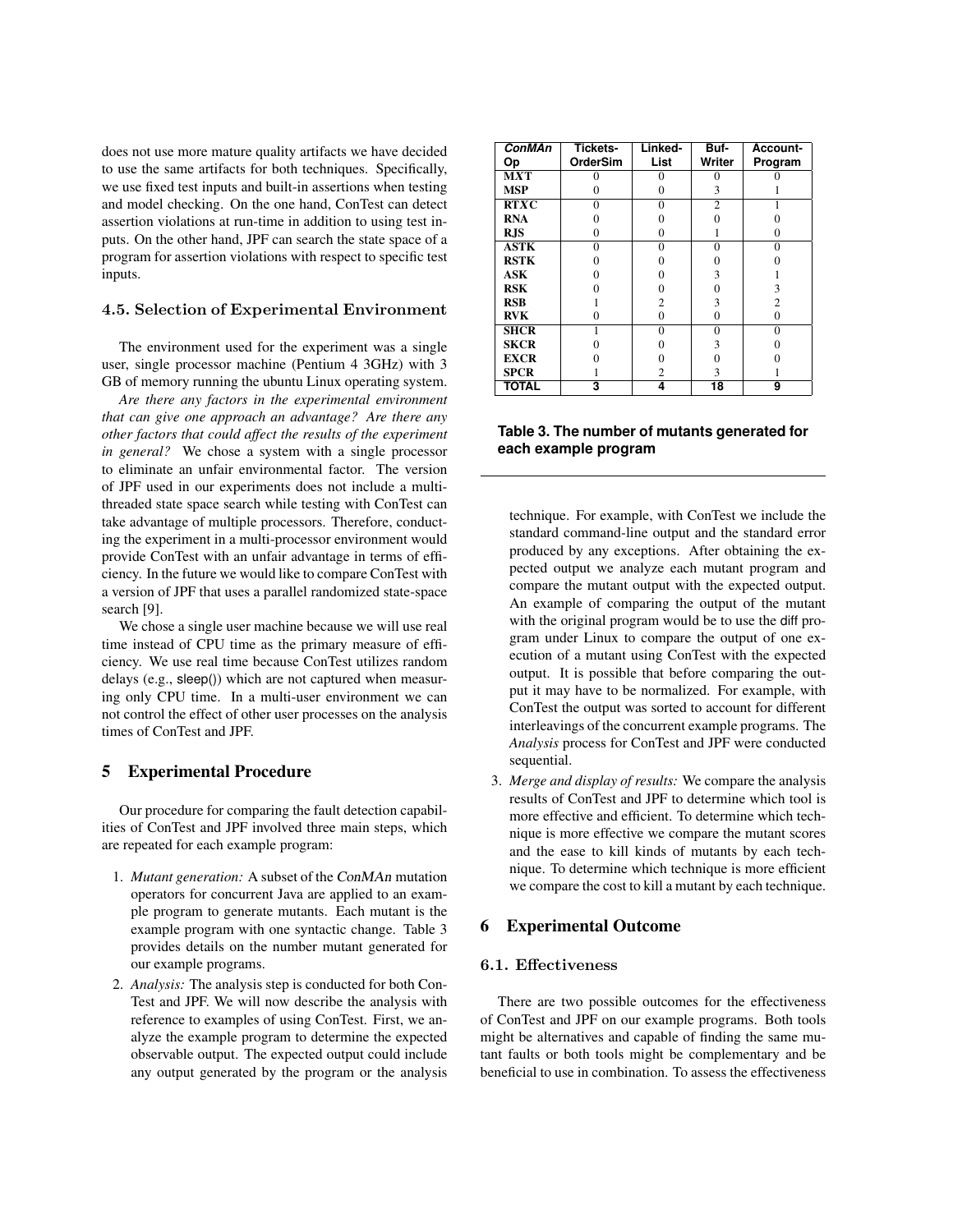|                       |                       | <b>ConTest</b> |               | <b>JPF</b>     |               | ConTest+JPF    |               |
|-----------------------|-----------------------|----------------|---------------|----------------|---------------|----------------|---------------|
| <b>Example</b>        | <b>No. of Mutants</b> | <b>Mutants</b> | <b>Mutant</b> | <b>Mutants</b> | <b>Mutant</b> | <b>Mutants</b> | <b>Mutant</b> |
| Program               | Generated             | Killed         | <b>Score</b>  | Killed         | <b>Score</b>  | Killed         | <b>Score</b>  |
| TicketsOrderSim       |                       |                | $100\%$       |                | $100\%$       |                | 100%          |
| LinkedList            |                       | ↑              | 50%           |                | 50%           |                | 50%           |
| <b>BufWriter</b>      | 18                    |                | 38.9%         |                | 50%           |                | 50%           |
| <b>AccountProgram</b> |                       |                | 78%           |                | 56%           |                | 78%           |
| TOTAL                 | 34                    | 19             | 56%           | 19             | 56%           | 21             | 62%           |

**Table 4. The mutant scores of ConTest, JPF and ConTest+JPF for each example program**

of ConTest and JPF at detecting faults we use the results of the mutant score and ease to kill measurements.

Using the *ConMAn* operators we generated a total of 34 mutants for our four example programs. Both ConTest and JPF were able to detect 19 mutants each (a mutant score of 56%). The mutant score for each of the four example programs is given in Table 4. The reason the mutant scores are not higher is that some of the mutants may not be detectable using the test inputs and properties used in the experiment and some mutants may be equivalent. We have chosen to leave in these mutants because the identification of equivalent mutants is undecidable and estimating if a mutant is equivalent for concurrent programs is very difficult. In Figure 4 we provide a more detailed view of how mutant faults were detected by ConTest and JPF. Most of the faults in both tools were detected by assertion violations. However one interesting thing to note is that ConTest was able to detect a deadlock that was not detected by JPF. The reason there were not more deadlocks detected by both tools is that the example programs were all small in size and typically did not contain nested critical regions. Mutation of nested critical regions is most likely to produce mutants that will cause deadlock.

To determine if the distribution of mutants killed and not killed by ConTest and JPF is the same we used a chi-squared test. The null hypothesis for the test was: measurements from ConTest and JPF are from the same distribution. The test produced a low  $\chi^2$  value (0.06) indicating that at the standard confidence level of 0.05 we can not reject the null hypothesis. Although the percentage of mutant faults detected by both tools is identical we have still not determined if ConTest and JPF are alternative or complementary for our example programs.

To assess if ConTest and JPF are alternatives or complementary we need to consider the ease to kill and the ability of each tool to detect different types of mutants. Figure 5 is a bar graph which shows the percentage of mutants generated by each *ConMAn* operator that are killed by ConTest and JPF. The graph shows that there are some variations in the ability of ConTest and JPF at the mutant operator level. In particular ConTest found a higher percentage of ASK and MSP mutants while JPF found a higher percent-





**Figure 4. Detailed mutant results**

**Figure 5. Ease to kill each kind of mutant**

age of RJS and RSB mutants. For all other types of mutants both tools found the same percentage. Figure 6 provides an analysis of the number of mutants detected by both tools, one tool or neither tool. Of the 34 mutants, 17 (50%) were detected by both tools, 2 (6%) were detected by ConTest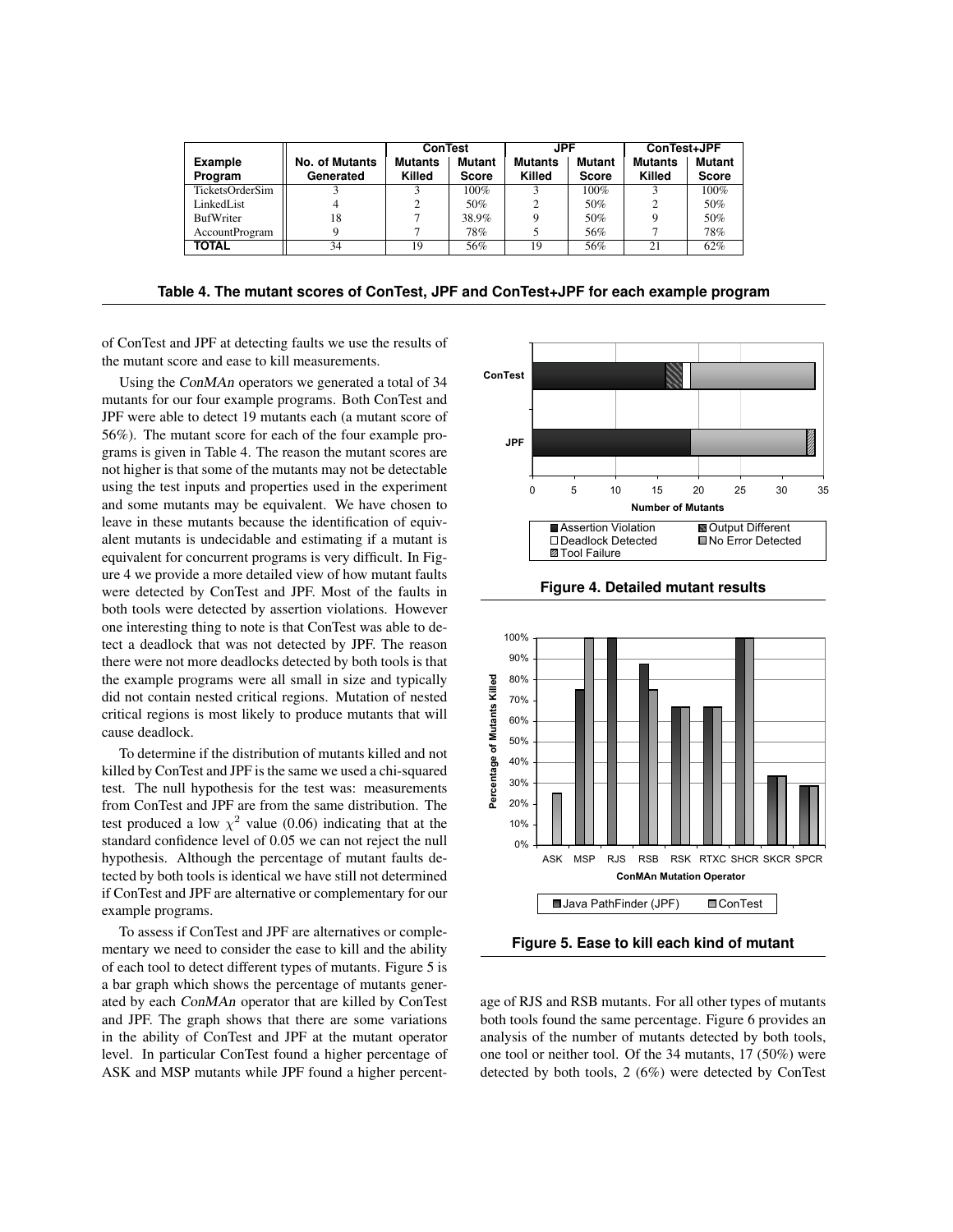

**Figure 6. Mutants killed by both, one or neither tool**

only, 2 (6%) were detected by JPF only and 13 (38%) were detected by neither tool. The mutant score of using Con-Test and JPF in combination is 62%, 6% higher than using either approach in isolation. The improved mutant score overall seems to indicate that ConTest and JPF are complementary and their combined usage is beneficial for the example programs. However, when we consider the mutant scores for each example program the two tools seem to be alternatives. Table 4 shows the mutant scores for each program. In both the LinkedList and the TicketsOrderSim programs the mutant scores are the same for ConTest and JPF together and in isolation. For the AccountProgram, Con-Test was able to detect 2 more mutants (ASK, MSP) and for the BufWriter program, JPF was able to detect 2 more mutants (RJS, RSB). Therefore, for each example program the combined use of ConTest and JPF achieved the same mutant score as the better of the two tools in isolation indicating that for our example programs ConTest and JPF are *alternatives*.

## **6.2. Efficiency**

There are 3 possible outcomes with respect to the efficiency of ConTest and JPF at detecting faults in our 4 example programs. ConTest or JPF might be more efficient, there may be no difference in the efficiency or there may be a mixed result. To determine the efficiency outcome we used the cost to kill a mutant. That is, for all mutant faults detected by both ConTest and JPF we compared the real time to detect a mutant for each tool.

To visually compare the cost to kill a mutant we present side-by-side box plots in Figure 7. For each box plot the middle line in the box indicates the median value and the



**Figure 7. Box Plots of cost to kill mutants for ConTest and JPF**

ends of the box are the first and third quartile. From the box plots it appears that ConTest is more efficient at detecting a fault when both techniques are capable of finding the fault. Specifically, ConTest has a smaller median and smaller first and third quartiles.

Based on the box-plot we tested the proposition that the cost to kill a mutant using JPF was less than using ConTest. We tested the proposition using a 1-tailed paired t-test<sup>3</sup>. We were able to conclude that at the 0.05 level our proposition was not correct (p-value  $= 0.0085$ ).

In summary the results of our box plot and paired t-test conclude that ConTest is *more efficient* than JPF for our example programs.

# 7 Threats to Validity

There are a number of issues of validity to be considered: internal validity, external validity, construct validity, and conclusion validity[23].

Internal validity. Threats to internal validity are *"...influences that can affect the independent variable with respect to causality, without the researcher's knowledge"* [23]. There is a clear history regarding the causal relationship between fault detection tools (the independent variable) and the number of faults detected (the dependent variable). This history limits the possibility of threats to

<sup>&</sup>lt;sup>3</sup>In order to perform a paired t-test an important assumption is that the difference between the test data must by normally distributed. That is, the difference in detection times for each mutant using ConTest and JPF must be normal. We used the Shapiro-Wilk test to assess normality.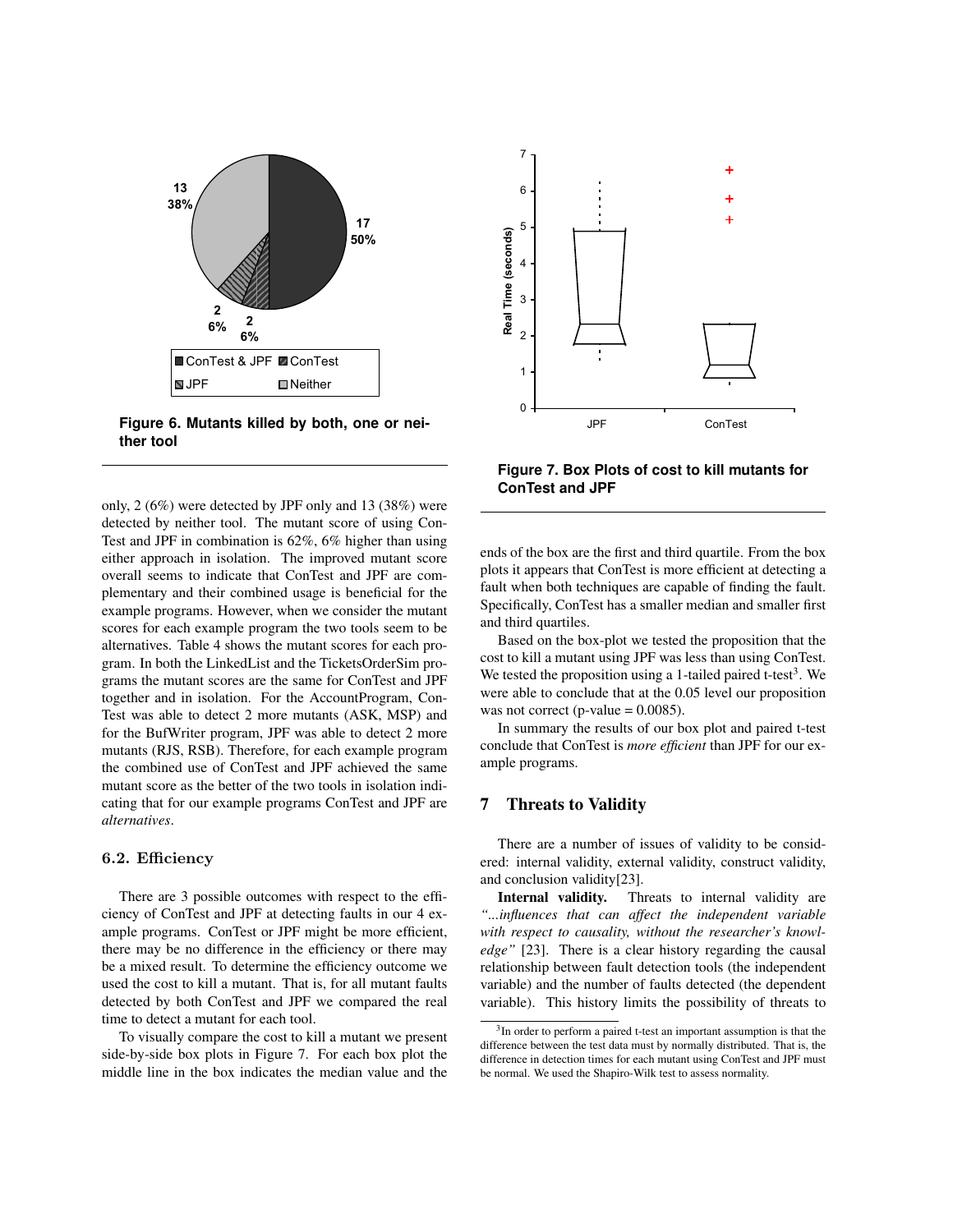internal validity.

External validity. Threats to external validity are *"...conditions that limit our ability to generalize the results of our experiment..."* [23]. In our experiment there are three major threats to external validity. First, a threat to external validity is possible if the mutant faults used do not adequately represent real faults for the programs under experiment. We ensure representative mutants by using the *ConMAn* mutation operators which are based on an existing fault model [14]. Second, a threat to validity is possible if the software being experimented on is not representative of the software to which we want to generalize. In our experiment the small set of programs are not representative of all concurrent Java applications and therefore our results do not generalize well. Third, an additional threat to the validity is that the configurations of JPF and ConTest used in our experiment limit our ability to generalize to each approach. For example, JPF can be customized with other search algorithms and scheduling strategies that may affect both its effectiveness and efficiency with respect to fault detection. In a recent study, Dwyer, Person, and Elbaum concluded that the search order used in a tool can influence the effectiveness of the analysis [10].

Construct validity. Threats to construct validity are *"...concerned with the relation between theory and practice"* [23] and *"...refer to the extent to which the experimental setting actually reflects the construct under study"* [23]. There is a potential for threats to construct validity if Con-Test and JPF are not used in the way in which they are intended. We discussed this issue briefly when we outlined the importance of selecting tools with similar goals that are applied to the same kind of applications. Ensuring this is the case limits the need to modify how the tools are used.

Conclusion validity. Threats to conclusion validity are *"...concerned with issues that affect the ability to draw the correct conclusion about relations between the treatment and the outcome of an experiment"* [23]. In order to ensure conclusion validity in our experiment we need to have confidence that our measurements are correct and the statistical tests are used correctly. First, we ensure that our measurements are recorded correctly by automating the collection of measurements using our *ExMAn* framework. Second, in order to ensure that the statistical tests used to evaluate the measurements allow for correct conclusions we have done our best to ensure that none of the statistical test assumptions are violated.

# 8. Related Work

Several empirical studies have focused on the ability of testing and model checking to find faults. For example, a case study involving testing and model checking was conducted by Chockler et al., who compared ConTest and the ExpliSAT model checker using two real programs at IBM [6]. The results of the case study focused on the usage and the comprehensiveness of the results of each tool. Overall, ConTest was found to be easier to use but was not as a comprehensive in identify potential problems in the software. The comprehensiveness considered by Chockler et al. is a similar measurement to our effectiveness. One difference between this research and our own is that Chockler et al. do not focus on the efficiency of each tool.

Brat el al. conducted a controlled experiment involving traditional testing, runtime analysis, model checking and static analysis [5]. The experiment involved human participants using the different techniques to detect 12 seeded faults in NASA's Martian Rover software. The kinds of faults included deadlock, data races and other nonconcurrency faults. Although no statistically significant conclusions were drawn from the experiment the authors stated that the results *"...confirmed our belief that advanced tools can out-perform testing when trying to locate concurrency errors"* [5]. We achieved a different outcome in our experiment that compared the same model checker (JPF) with testing. We believe the primary difference for our results is the kind of testing used. On the one hand, we used testing with ConTest, which is a sophisticated tool that automatically seeds delays into Java byte code to explore different interleavings. On the other hand, Brat el al. used standard black box system testing. Exploration of different interleavings was not automatic – instead the testing relied on native scheduling differences by using different operating systems with different Java Virtual Machines. Furthermore, manual instrumentation of delays as well as thread priorities were used.

Our work differs from this previous work in that we are able to draw statistically significant conclusions regarding both the effectiveness and efficiency of testing (with ConTest) and model checking (with JPF) at finding mutant faults. Although the previous comparisons did not have statistically significant quantitative results it is important to acknowledge their contributions to the community and to our own work since we build upon these previous studies.

# 9. Conclusion

We have presented a controlled experiment that uses program mutation to compare the fault detection capabilities of testing with ConTest and model checking with JPF. The experimental procedure is automated using our *ExMAn* framework and the use of mutation with concurrent Java is supported by our *ConMAn* operators. The experiment demonstrates the feasibility of program mutation as an aid to understanding testing and model checking of concurrent software.

Our experiment has tried to better understand the effec-